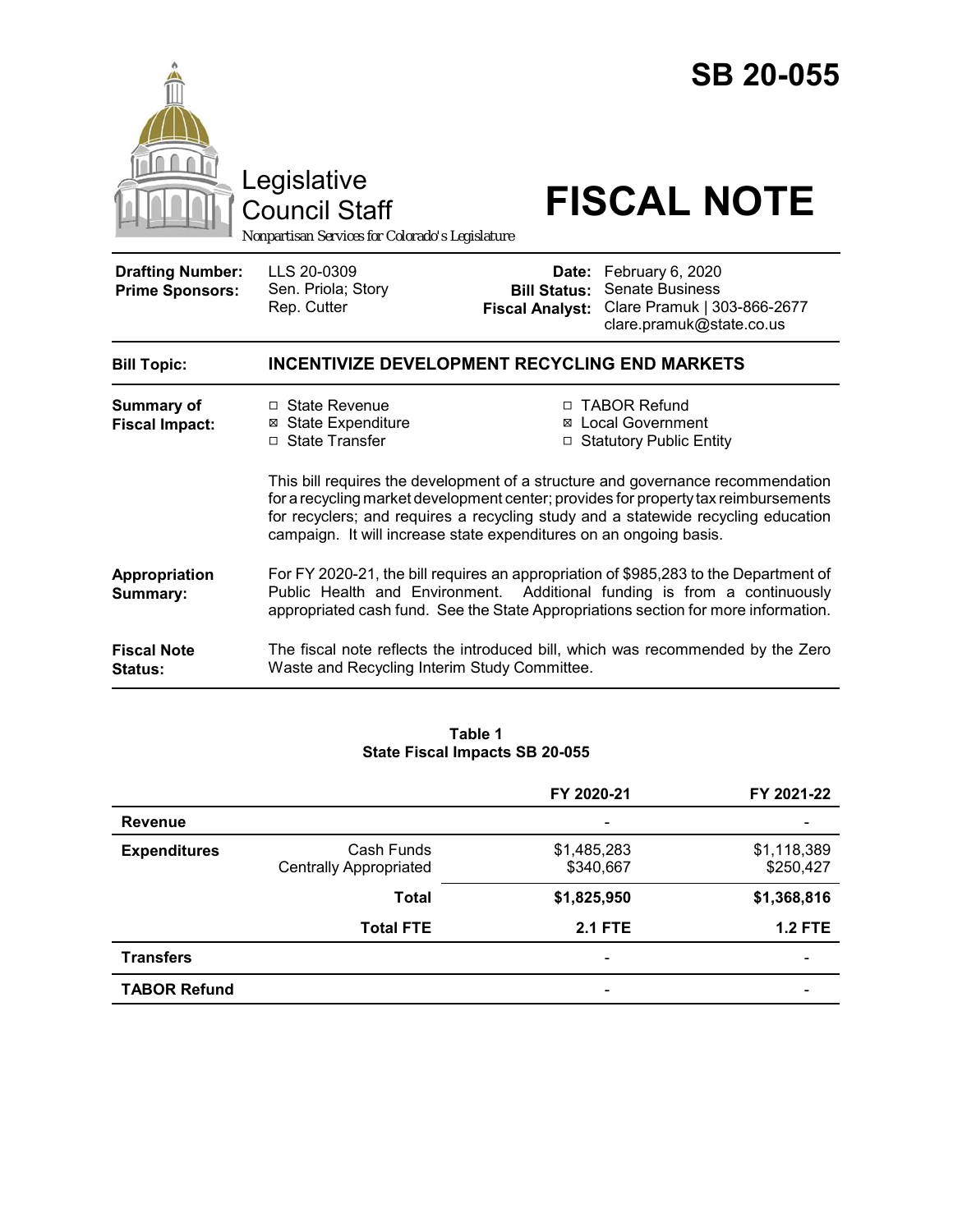February 6, 2020

## **Summary of Legislation**

This bill creates a number of incentives and strategies to promote recycling and to develop recycling end markets as described below.

**Recycling Market Development Center.** The bill requires the Pollution Prevention Advisory Board to recommend to the Department of Public Health and Environment (CDPHE) a structure and governing guidance for a recycling market development center (center). The advisory board is required to collaborate with stakeholders identified in the bill to review what other states have done and to explore public and private funding for the center. The advisory board is required to report to the General Assembly by July 1, 2021.

**Personal property tax reimbursements.** The bill authorizes the Pollution Prevention Advisory Board in consultation with the Pollution Prevention Advisory Board Assistance Committee in the CDPHE to develop a formula for reimbursing a new or existing business that reclaims or recycles recyclable materials for locally assessed personal property taxes paid on new or existing waste diversion operations. Reimbursements for eligible recycling businesses located on the Front Range may be paid from the Front Range Waste Diversion Cash Fund, while businesses outside the Front Range may be paid from the Recycling Resources Economic Opportunity (RREO) Fund.

**Recycling studies.** The CDPHE is required study the feasibility of requiring the manufacturers or retailers of consumer products to accept their products, including packaging, for recycling. Reports summarizing the findings of the studies are due to the House Health and Insurance Committee, the House Energy and Environment Committee, the Senate Health and Human Services Committee, and the Senate Transportation and Energy Committee by September 1, 2021.

**Statewide recycling education campaign.** Beginning October 1, 2020, the CDPHE is required to administer a statewide campaign to educate residents on recycling. The campaign will include social media, television and radio public service announcements, and written materials distributed to public locations. The CDPHE will consult with local governments and private agencies that offer recycling programs and may contract with one or more public or private entities for preparation of the campaign materials.

# **Background**

**Front Range Waste Diversion Enterprise.** The enterprise was created in the CDPHE by Senate Bill 19-192 to promote waste diversion in the counties of Adams, Arapahoe, Boulder, Douglas, Elbert, El Paso, Jefferson, Larimer, Pueblo, Teller, and Weld, and the cities and counties of Broomfield and Denver. The enterprise is funded by an increase in solid waste user fees effective January 1, 2020. The enterprise administers a grant program and is governed by a 13-member board of directors. The enterprise is currently being established and expected to begin soliciting grant applications in 2020. The Front Range Waste Diversion Cash Fund is continuously appropriated to the enterprise.

**The Recycling Resources Economic Opportunity Program.** The RREO Program was created in 2007, to promote waste diversion, recycling, recycling markets, the beneficial use of discarded materials, and other recycling-related activities. Grants and rebates are available to businesses, local governments, nonprofit organizations, and schools and universities to address these issues.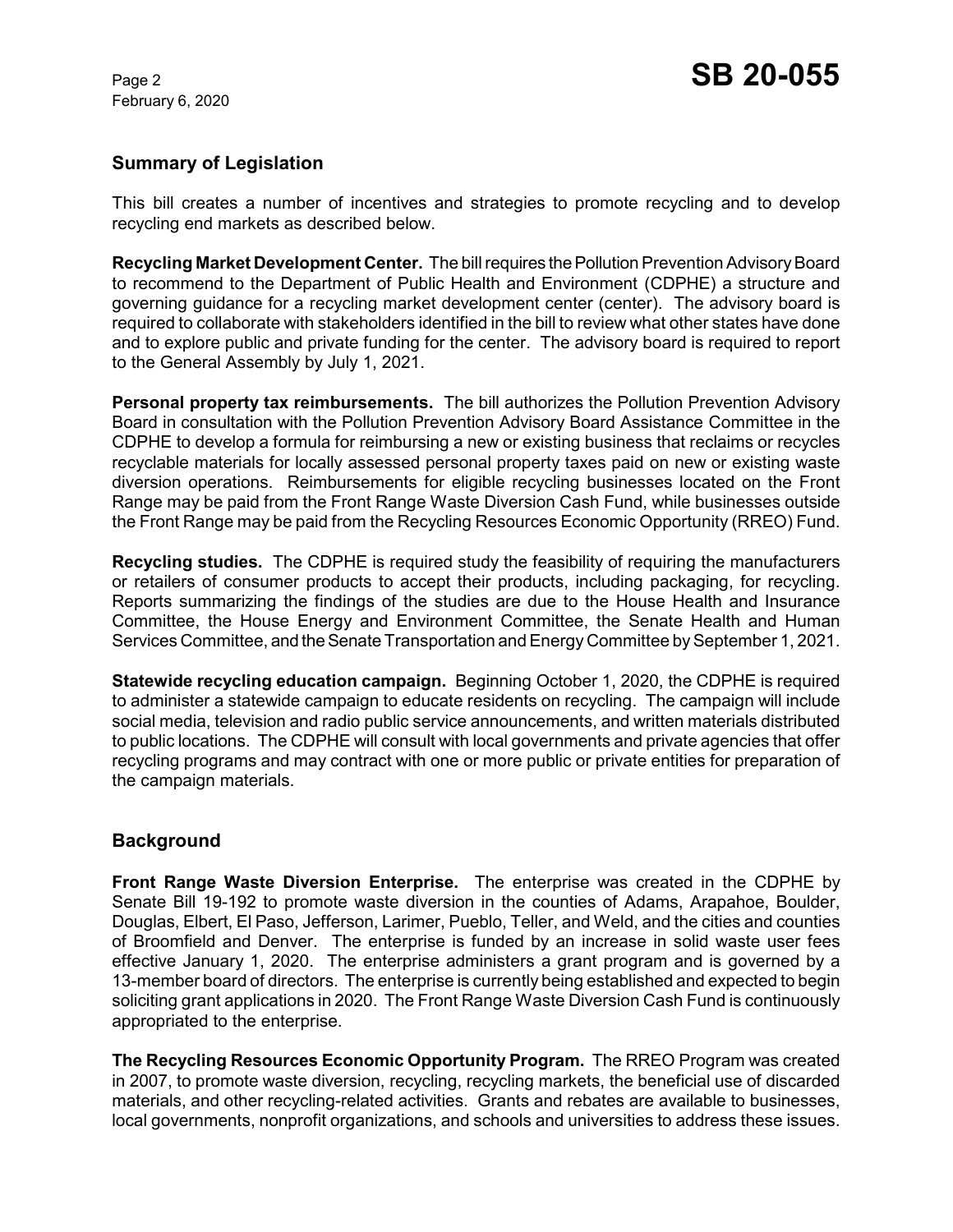# **State Expenditures**

This bill will increase state expenditures by \$1.8 million and 2.1 FTE in FY 2020-21 and \$1.4 million and 1.2 FTE in FY 2021-22 and future years from the RREO Fund and the Front Range Waste Diversion Cash Fund to the CDPHE. These costs are shown in Table 2 and explained below.

| <b>Cost Components</b>                             |                  | FY 2020-21     | FY 2021-22     |
|----------------------------------------------------|------------------|----------------|----------------|
| <b>Department of Public Health and Environment</b> |                  |                |                |
| <b>Personal Services</b>                           |                  | \$121,290      | \$69,309       |
| <b>Operating Expenses</b>                          |                  | \$2,835        | \$1,620        |
| <b>Capital Outlay Costs</b>                        |                  | \$12,400       |                |
| <b>Grant Software License</b>                      |                  | \$1,460        | \$1,460        |
| <b>Property Tax Reimbursements</b>                 |                  | \$1,000,000    | \$1,000,000    |
| Center Design Study                                |                  | \$25,000       |                |
| <b>Producer Responsibility Study</b>               |                  | \$50,000       |                |
| TV and Radio Spot Production                       |                  | \$30,000       |                |
| TV and Radio Media Buys                            |                  | \$135,000      | \$30,000       |
| Design Online and Social Media Ads                 |                  | \$20,000       |                |
| Online and Social Media Campaign                   |                  | \$72,000       | \$16,000       |
| Printing                                           |                  | \$10,000       |                |
| Travel                                             |                  | \$5,298        |                |
| Centrally Appropriated Costs*                      |                  | \$340,667      | \$250,427      |
|                                                    | Total            | \$1,825,950    | \$1,368,816    |
|                                                    | <b>Total FTE</b> | <b>2.1 FTE</b> | <b>1.2 FTE</b> |

#### **Table 2 Expenditures Under SB 20-055**

 *\* Centrally appropriated costs are not included in the bill's appropriation.*

**Recycling market development center structure and governing guidance.** The CDPHE requires 0.5 FTE in FY 2020-21 and FY 2021-22 to support the Pollution Prevention Advisory Board in collaborating with stakeholders, facilitating stakeholder meetings, and developing recommendations on center structure and governing guidance. This staff person will also contract for and oversee a study on the experience of other states creating recycling market development centers. The fiscal note estimates a cost of \$25,000 for the study based on a comparable study conducted around construction and demolition waste diversion.

**Producer responsibility study.** The CDPHE requires 0.2 FTE in FY 2020-21 and 0.1 FTE in FY 2021-22 to draft a request for proposal, evaluate responses, issue the contract, monitor the contract, and review the final report for the producer responsibility study. Based on a study previously contracted by the CDPHE on the economics of recycling in Colorado, the study is expected to cost \$50,000.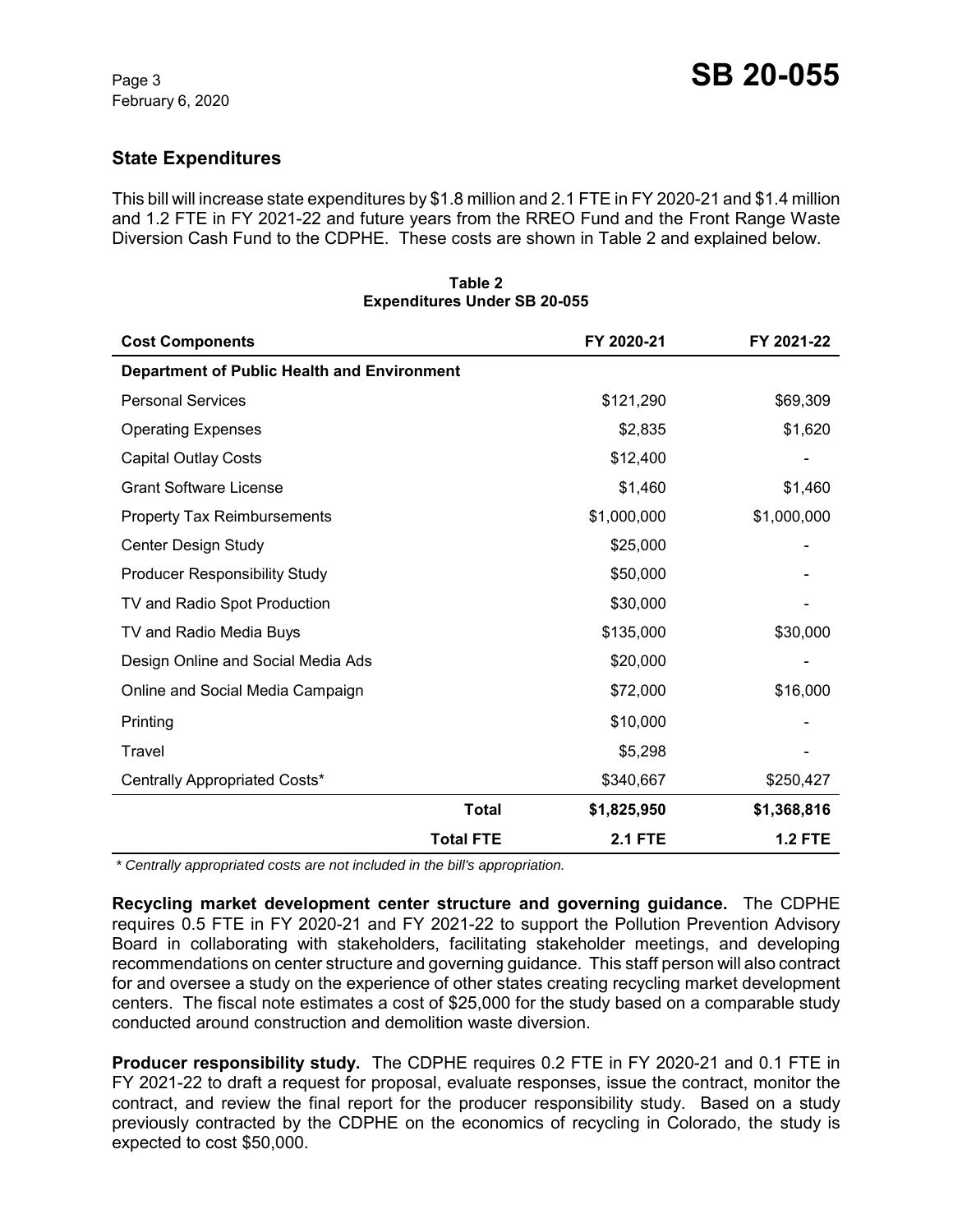February 6, 2020

**Business personal property tax reimbursements.** The CDPHE requires 0.5 FTE in FY 2020-21 and 0.4 FTE in FY 2021-22 to develop a reimbursement application process for businesses and begin processing reimbursements. Besides standard operating costs, the CDPHE requires specialized grant management software to implement the bill. The fiscal note assumes that administrative costs will be split equally between the RREO Cash Fund and Front Range Waste Diversion Cash Fund, and that \$1,000,000 in reimbursements to businesses will be issued annually beginning in FY 2020-21. Because the reimbursements will reduce the funding available for RREO loans, existing RREO staff may be used to process reimbursements.

**Statewide recycling education campaign.** The CDPHE requires 0.9 FTE in FY 2020-21 and 0.2 FTE in FY 2021-22 to administer the statewide recycling education campaign. Costs for the campaign include the production of TV and radio spots and media buys to air those spots and costs associated with the online and social media campaign. Staff will administer and oversee the media contracts, consult with local governments and private entities that recycle, provide in-person presentations to communities, provide technical assistance to local governments and organizations to ensure the most effective use of media assets and communication messages, and evaluate the effectiveness of the campaign.

**Centrally appropriated costs.** Pursuant to a Joint Budget Committee policy, certain costs associated with this bill are addressed through the annual budget process and centrally appropriated in the Long Bill or supplemental appropriations bills, rather than in this bill. These costs, which include employee insurance and supplemental employee retirement payments, are estimated to be \$340,667 in FY 2020-21 and \$250,427 in FY 2021-22.

### **Local Government**

Because funding from the Front Range Diversion Enterprise and the RREO Program will be used for personal property tax reimbursements, grant funding to local governments may decline.

### **Effective Date**

The bill takes effect August 5, 2020, if the General Assembly adjourns on May 6, 2020, as scheduled, and no referendum petition is filed.

### **State Appropriations**

For FY 2020-21, the bill requires a cash fund appropriation of \$985,283 from the Recycling Resources Economic Opportunity Fund to the CDPHE.

Because the Front Range Waste Diversion Cash Fund is continuously appropriated, no appropriation is required for those expenditures.